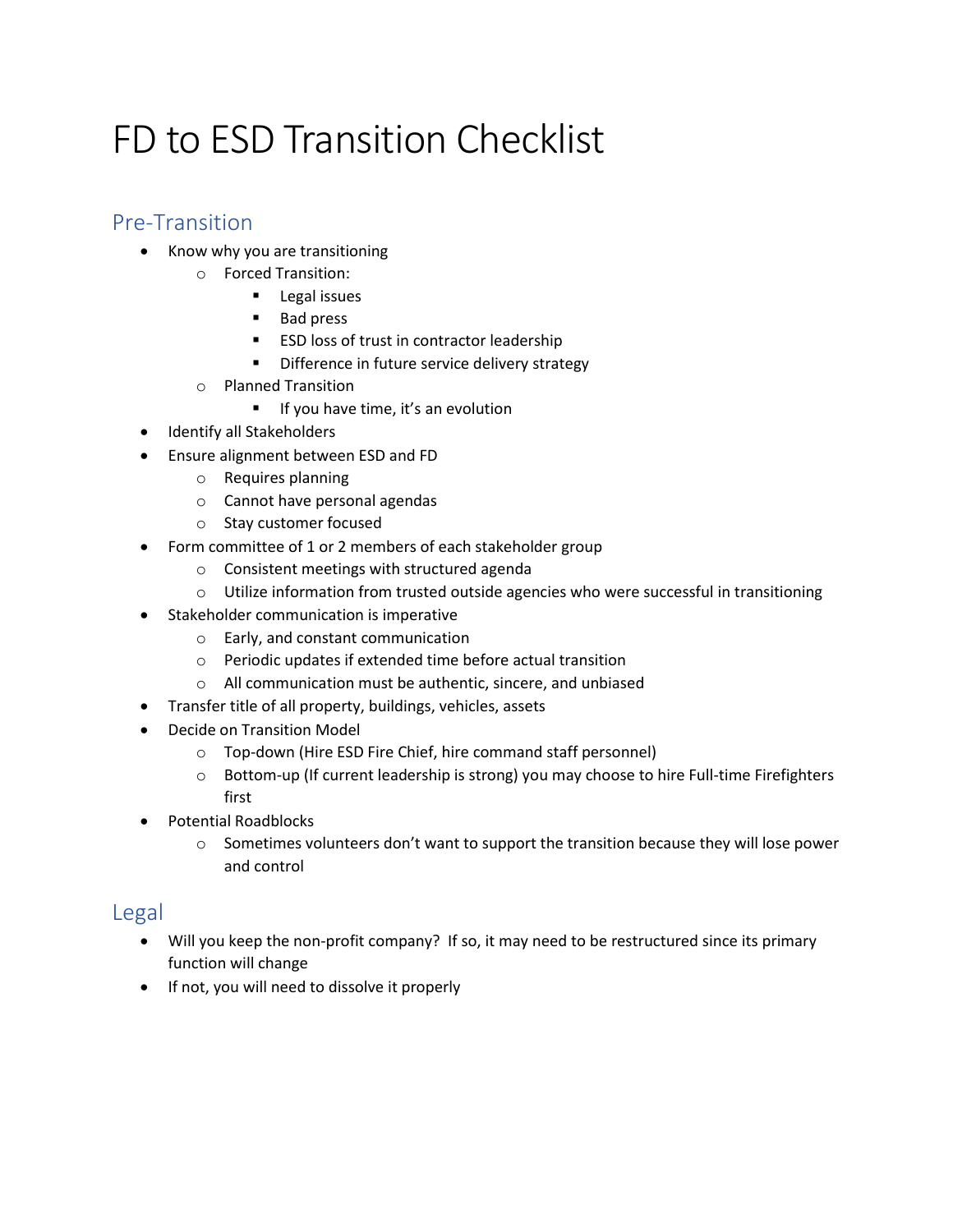## New Fire Organization

ESD must become recognized by the State of Texas as a Fire Department

- A new FDID# is not needed Have ESD agency added to the FDID # of the current department through the State Fire Marshal
- Write letter to TCFP attaching the District to the Spring FDID number and FIDO account
- SFFMA Decide on whether to keep or not
- Decide on branding, ESD branding or FD branding (The public doesn't understand ESD, they understand Fire Department), some agencies are called County ESD #, but most are know as X fire department

### New EMS Organization

Texas Department of State Health Services if providing EMS

- Establish a First Responder Organization
	- o FRO by filing application with TDSHS for FRO
	- o Cannot transfer FRO from contractor to ESD

#### Financial

- Bank Accounts
	- o General Fund account (usually already established)
	- o Operations account
	- o Payroll account
	- o Setup new Chart of Accounts
- Credit Cards/Debit Cards
- Purchasing/Procurement processes

## **Staffing**

- Decide on internal staff or outsourcing:
	- o Bookkeeping
	- o Human Resources
	- o CPA
	- o Auditor
	- o Legal

#### Company Documents

- Employee Handbook
- Standard Operating Guidelines
- Organizational Chart
- Job Descriptions
- Written processes for everything